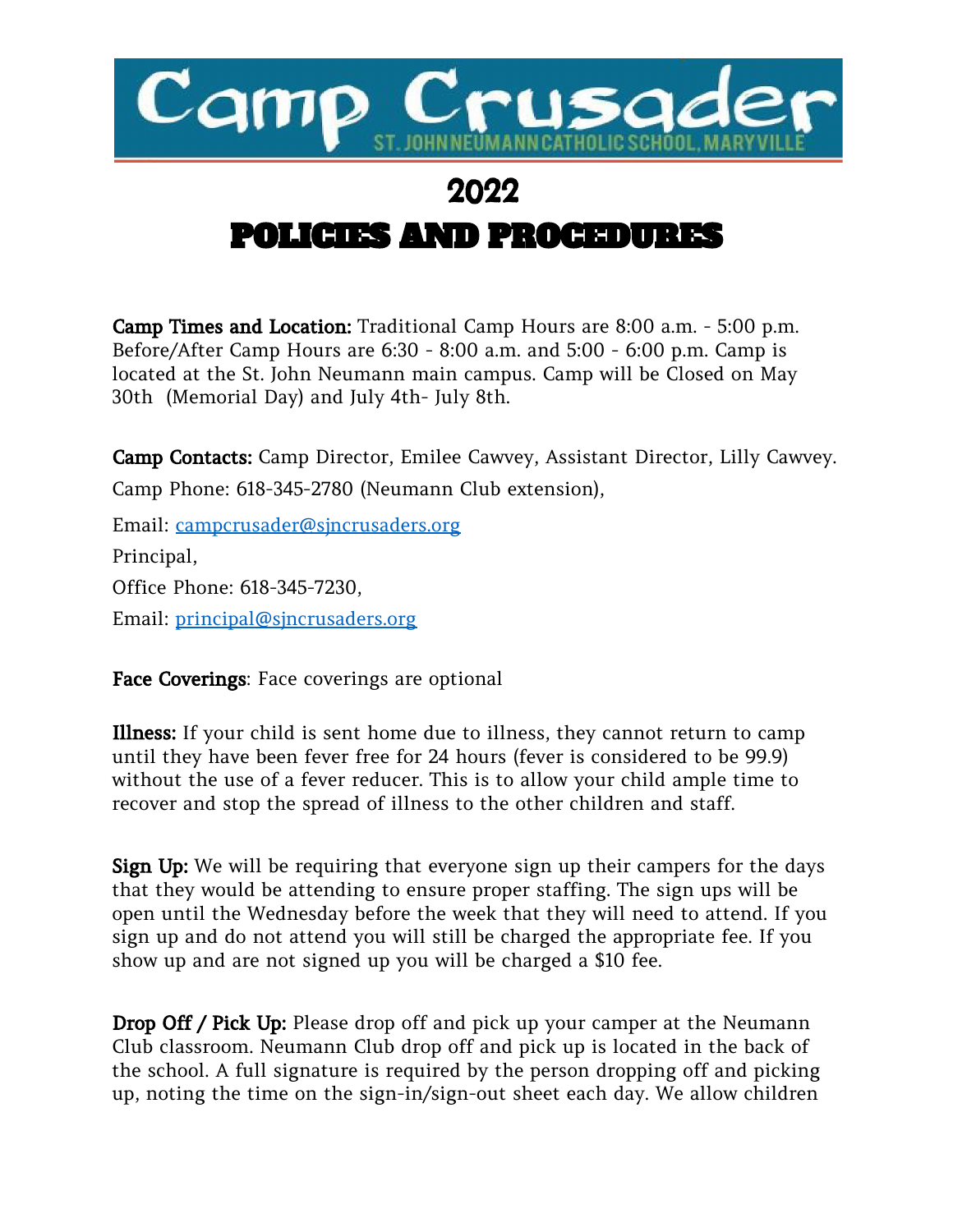

to leave only with the adults listed on the attached Signature Page. These adults must have a picture ID for us to release the child into their care. If there is an emergency and no one listed can come pick up your children, please call us.

Fee for Late Pickup: Extended care ends at 6:00 p.m. A Camp Leader will attempt to contact a parent or the emergency contact person to pick up the child. A \$15.00 late fee will be charged per family from 6:05-6:15 p.m. A late fee of \$1.00 per minute will be charged from 6:15 p.m. and later.

What to Wear and Bring: Campers should wear comfortable and appropriate clothes. Please send the following items in a backpack (that your child will be able to identify) with your child's name on it each day, and replace items as needed: lunch, extra set of clothes, tennis shoes, sunscreen, and bug spray. All items should be labeled with the camper's name. If your campers wear flip flops to camp, then they must bring tennis shoes in their backpack. Please do not send valuable or expensive items to camp. St. John Neumann is not responsible for lost, stolen, or damaged belongings. Campers also need to bring their backpacks to camp daily.

Personal Electronic Devices: Phones, iPads, Kindles, etc., will not be permitted at Camp.

Lunch and Snacks: Please send lunch and a drink in a lunch container with an ice pack every day. A light afternoon snack will be provided by St. John Neumann. Campers may bring their own breakfasts.

Payments: Payments for camp will be deducted on the Friday, following the week attended. All families must have an ACH withdrawal form on file, which is included in the Camp Crusader registration packet.

Behavior Management: Our goal at Camp Crusader is for your child to have fun while being safe. In the event of a behavioral problem, the parents will be notified. If the behavior continues, notice will be given to the parent and a conference will be scheduled with the Camp Directors and SJN Principal. The camper may be suspended depending on the severity and frequency of the behavior. Children can also be removed from our program due to inappropriate